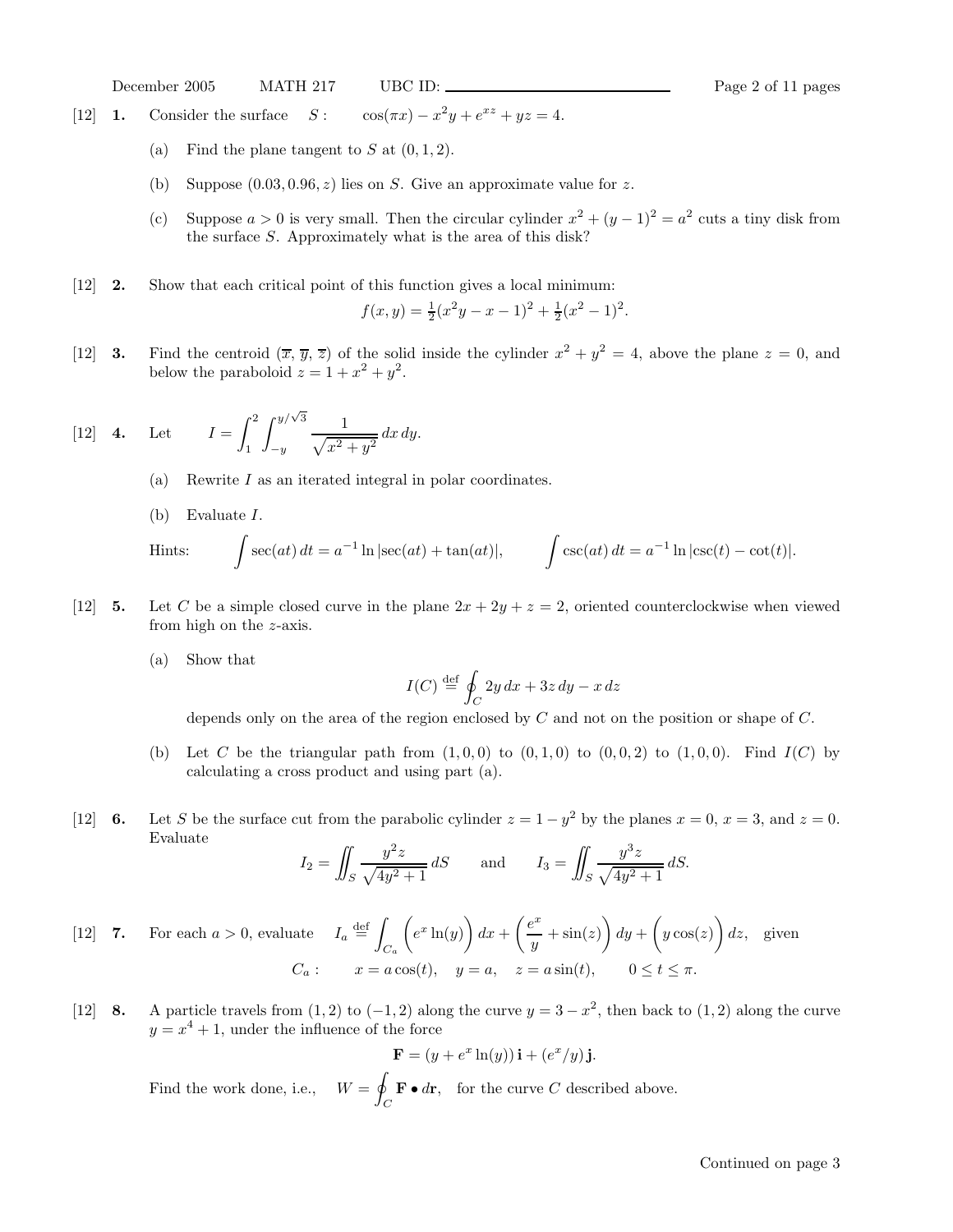[12] **9.** Let S denote the part of the surface  $z = e^{-x^2}$  selected by the simultaneous inequalities  $y \ge 0, x \le 1$ ,  $y \leq x$ , and let

$$
\mathbf{F} = \left\langle x^2y - xy, \, xy^2 - xy, \, z(1 + x + y - 4xy) \right\rangle.
$$

Let  $\Phi$  be the upward flux of **F** through S.

- (a) Express  $\Phi$  as a double integral over a suitable region D in xy-space.
- (b) Use the Divergence Theorem to express  $\Phi$  as a different double integral over D. Suggestion: Imagine S as the top surface of a solid E, whose bottom is  $z = 0$  and whose sides are vertical planes.
- (c) Evaluate Φ.